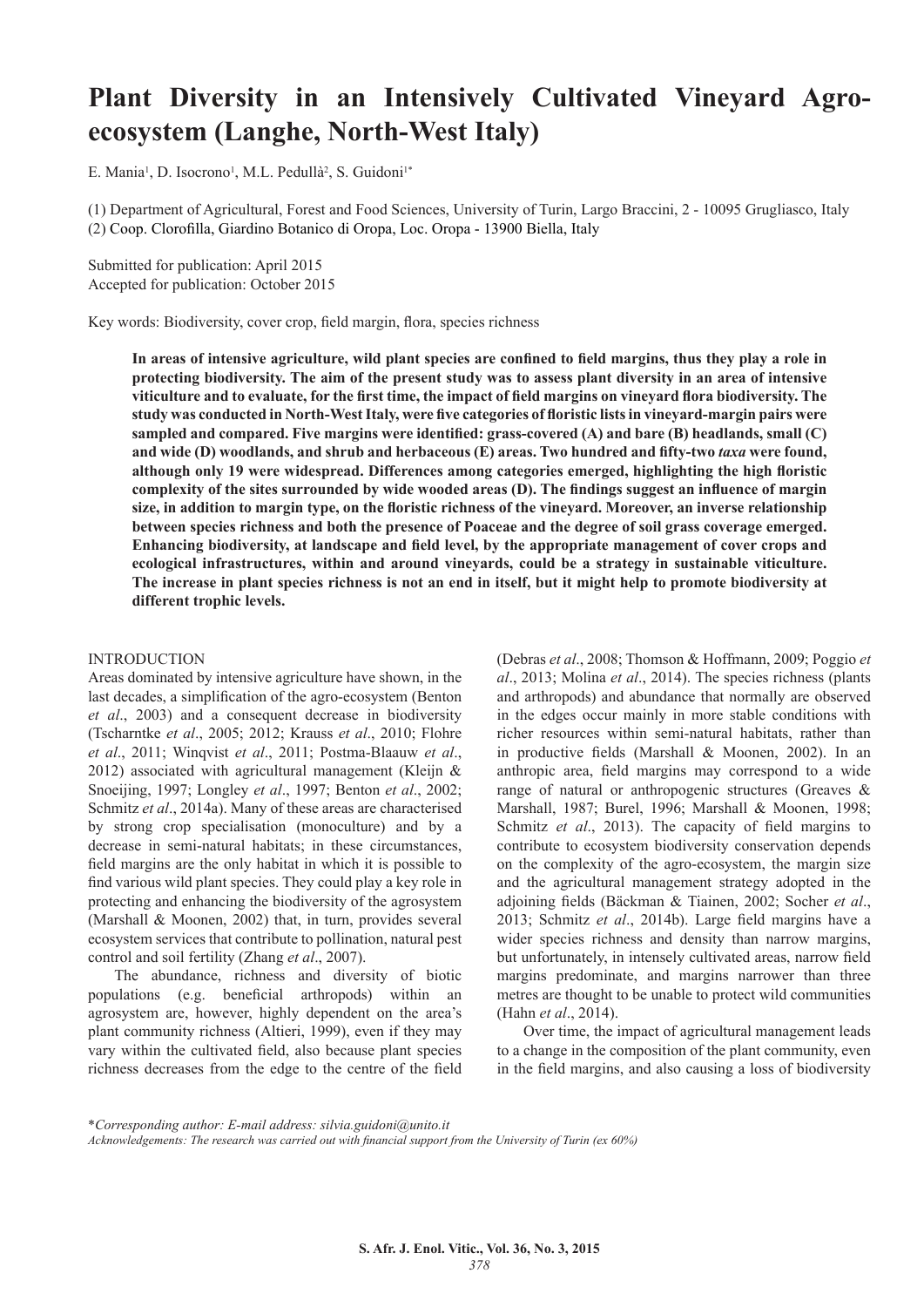(Schmitz *et al*., 2014a). However practices more respectful of biocenosis, such as those employed in organic farming, seem to ensure a greater plant species richness in cultivated and surrounding areas (Aude *et al*., 2003; Hole *et al*., 2005; Damgaard *et al*., 2014). This increase in biodiversity promotes, in turn, more effective biological control in heterogeneous landscapes (Bengtsson *et al*., 2005; Winqvist *et al*., 2011).

Among crops, vineyards may play an important role in preserving agro-ecosystem biodiversity, as they are permanent and heterogeneous systems with a multi-strata design (Simon *et al*., 2010), where vine rows alternate with potentially undisturbed strips, or at least less disturbed when compared with annual crops or orchards (Bruggisser *et al*., 2010). The potential contribution of vineyards to increasing agrosystem biodiversity, and plant diversity in particular, however, depends on the landscape characteristics, the adopted agriculture strategy (i.e. conventional, integrated, organic) (Nascimbene *et al*., 2012) and the management and characteristics of neighbouring areas (Thomson & Hoffmann, 2009; Simon *et al*., 2010). These are some of the reasons why conflicting results emerged from the few studies on plant diversity in vineyards (Gago *et al*., 2007; Bruggisser *et al*., 2010; Nascimbene *et al*., 2012; 2013).

The role of field margins in vineyards has been investigated even less (Thomson & Hoffmann, 2009). In areas characterised by intensive agriculture, organic farming promoted plant species richness within the vineyard and in the adjacent grass strips, while no effects were observed on the surrounding margins (Nascimbene *et al*., 2012).

Other studies (e.g. Bruggisser *et al*., 2010) state that no differences exist between organic and conventional vineyards regarding plant species diversity and abundance in the grass strips. However, there is evidence that cover crop management (i.e. mowing vs. mulching, mowing frequency, fertilisation, tillage, chemical weeding, sowing) has a strong impact on natural plant coverage (Gay *et al.,* 1998; Gago *et al*., 2007; Nascimbene *et al*., 2013; Trivellone *et al*., 2014).

The impact of margins on vineyard biodiversity may be different according to the margins' physionomy: the wooded ones have been found to play a positive role in promoting the presence of beneficial arthropods and in encouraging both parasitism and predation phenomena, whereas the herbaceous ones were found to have no effect on arthropod communities (Thomson & Hoffmann, 2009).

Piedmont (North-West Italy) is one of the most important Italian regions for wine production: 2.86 million hl of wine and 50 737 ha of vineyards (Regione Piemonte, 2009). The Langhe is an intensively cultivated hilly district of this region where Barolo, one of the most prestigious and lucrative Italian wines, is produced. According to the technical production policy, this wine may be produced in only eleven municipalities where viticulture represents the main crop, with precisely 83% (1 046 ha) of the utilised agricultural area (UAA) in three municipalities and 42% (2 983 ha) of the UAA in the other eight (Sistema Piemonte, 2014).

Due to the high economic value of production, and against the trend in neighbouring viticultural areas, the vineyard surface in the area of Barolo production has increased by about 6% in the last six years. In this framework, the natural or semi-natural vegetation is restricted to small, scattered forest patches or uncultivated areas, and biodiversity loss is more and more likely. Some growers are starting to create some sort of ecological corridors close to the vineyards to stimulate entomofauna propagation. However, even the maintenance of grassy areas within the vineyard (typically the inter-row spaces) may be useful to preserve or increase agro-ecosystem biodiversity, in addition to ensuring countless other agronomic and ecological services.

But what are the variables that can help achieve this goal? It has been highlighted that field management techniques and geographic features may influence vineyard plant species richness (Passarelli & Pirola, 1990; Dujmović Purgar & Hulina, 2004; Monteiro & Moreira, 2004; Gago *et al*., 2007; Bruggisser *et al*., 2010; Nascimbene *et al*., 2013; Trivellone *et al*., 2014). Only a couple of studies have considered the impact of margin type on arthropod communities (Debras *et al*., 2008; Thomson & Hoffmann, 2009) but, to our knowledge, no study has considered the possible margin effect on the diversity of vineyard flora.

In analogy with some observations made on arthropods, our hypothesis was that the surrounding environment may influence the diversity of flora within vineyards. Therefore, if the management of the field margins is addressed specifically it could be useful for conserving and/or improving biodiversity (vegetal and animal), even in very specialised agrosystems. Considering the importance of biodiversity from an ecological, agronomic and economic point of view, and also its vulnerability, especially in intensively cultivated areas, the study was carried out with a dual objective. The first was to provide information about the richness and composition of the flora in the poorly-explored Langhe viticultural ecosystems (vineyards and their adjoining margins), also in comparison with other wine-growing areas. The second was to discover the influence the type and size of margins have on the diversity of vineyard flora to support the importance of creating and maintaining infrastructure around vineyards that are able to promote agrosystem biodiversity.

#### MATERIALS AND METHODS

The study was carried out on a surface of  $80 \text{ km}^2$  in the Langhe wine-growing area (Piedmont, North-West Italy) and precisely in the Barolo production zone (administrative epicentre 44°36'31.99"N, 7°56'24.79"E, 326 m above sea level); this is a temperate area where the main annual meteorological values for the period 1996 to 2014 were, on average: annual rainfall 833 mm, maximum temperature 17.9°C, minimum temperature 8.1°C. Nebbiolo mainly is cultivated in this area; vines are vertically shoot trained; the canopy height is around 180 cm; and vineyard density is on average 4 000 plants/ha. Vineyard surface ranges from 0.3 to 2 ha according to the great extent of dividing up property that is typical of the study area. Vineyard soil is usually tilled in alternate rows and alternate years during the autumn-winter season; in the growing season the natural grass is allowed to grow spontaneously in the inter-rows and mowed regularly, whereas under the vines the soil is bare or irregularly covered by grass according to the soil management technique, tillage or chemical weeding (fall-spring glyphosate).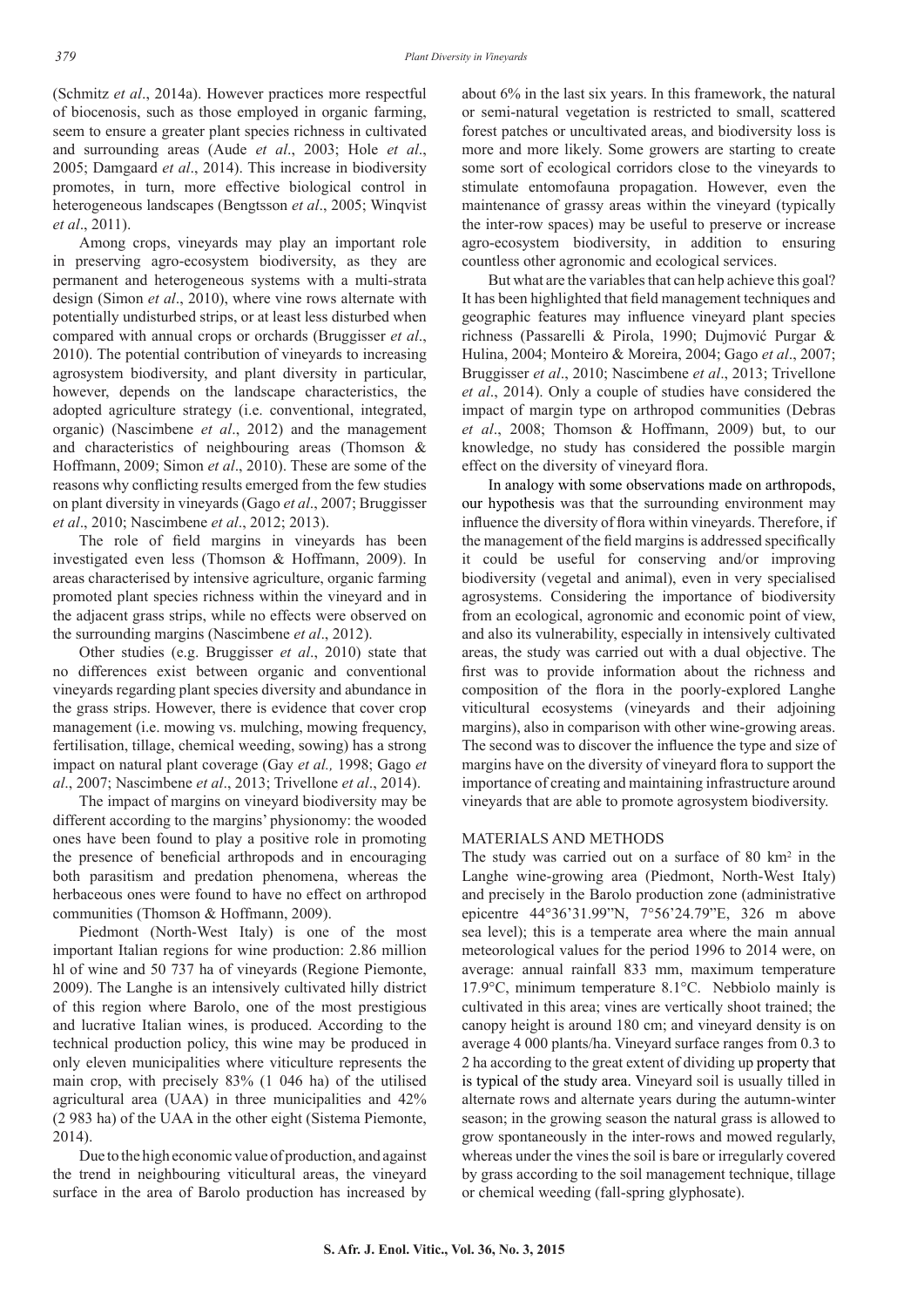The study was carried out on 33 sites; in each site we considered both commercial vineyards (V) and their adjoining margins (M). Vineyards were selected according to the type of surrounding margin (see below). Grass sowing was not used in any of these vineyards.

Since the vineyards presented homogeneous spontaneous vegetation, three to five plots, with a total surface of 200 m2 , were randomly distributed depending on the surface occupied by the margins and vineyard in each site. In each plot, all vascular plants were sampled; the **plant coverage** (i.e. the percentage of soil covered by grass estimated as the portion of soil occupied by the perpendicular projection of the aerial part of the plants) was also estimated in the vineyards. Samplings were conducted once between the vine phenological stages of flowering and véraison in 2014. Plant species were identified according to Pignatti (1982). Nomenclature followed Conti *et al*. (2005).

To achieve the first objective of the study, data were analysed to highlight the most **frequent species** occurring in the Langhe winegrowing sites, i.e. those found in at least 50% of the surveyed area (vineyards or margins). We also present the species shared between our list and the few available lists drawn up in other winegrowing areas. The available studies deal with Valtellina, North-West Italy (Passarelli & Pirola, 1990), the Jastrebarsko area in North-West Croatia (Dujmović Purgar & Hulina, 2004), West-Central Portugal (Monteiro & Moreira, 2004), North-Western Spain (Gago *et al*., 2007), Northern Switzerland (Bruggisser *et al*., 2010), North-Eastern Italy (Nascimbene *et al*., 2013) and Southern Switzerland (Trivellone *et al*., 2014).

In order to estimate the impact of the margin type and size on vineyards biodiversity (second objective), five categories of vineyard-margin pairs (named "**category**" in the text) were identified *a priori*, taking into account the specificity of the area: **A**) vineyards interspersed with headlands transited by tractors and coupled equipment along the contour lines and usually grass covered  $(n = 10)$ ; **B**) vineyards interspersed with headlands transited along the maximum hill slope gradient, highly disturbed and almost devoid of vegetation  $(n = 14)$ ; C) vineyards flanked by small (average surface 0.6) ha) portions of wooded unmanaged areas that are quite far from being natural  $(n = 6)$ ; **D**) vineyards bordered by large (average surface 1.3 ha) unmanaged woods close to natural environmental conditions  $(n = 6)$ ; and **E**) vineyards flanked by small (average surface 0.06 ha) shrub and herbaceous areas  $(n = 4)$ .

Both the floristic profile and the total number of species found in each vineyard-margin category (A, B, C, D, E) and within vineyards or within margins were recorded, regardless of whether they were shared between the vineyard and the margin or not.

In order to explore potential differences between categories related to the floral composition of the vineyards and margins, analysis of variance (ANOVA) was carried out on the variables identified to characterise the sites. These were: the species number in the vineyard and in the margin, the number of **shared species**, the percentage of **exclusive species** (to the vineyard or to the margin), and the percentage of vineyard soil covered by grass. To assess the significance of differences, the Duncan test was used. Multivariate principal

component analysis (PCA) was afterwards performed on the same dataset. Both statistical analyses were performed by means of SAS Software (SAS Institute Inc., Cary, NC, USA).

Finally, the vineyards and margins of each category were characterised according to other variables, such as the percentage of tree species, Poaceae, and **typical species** (i.e. species frequent in and exclusive to the considered category), calculated on the basis of the total number of species. The percentages of Poaceae and tree species were calculated as an indication of the degree of soil coverage and the structure of the plant communities respectively. The number of typical species was calculated as an indication of the degree of diversity and peculiarity of the plant community surveyed in each category – the higher the value, the more typical the plant assemblage. The frequent species value indicated the level of homogeneity of flora within the category – the higher the value, the more homogeneous the vineyards or margins within the same category.

#### RESULTS

A total of 252 plant species were found in the investigated area: 177 (belonging to 42 families) in the vineyards and 195 (belonging to 54 families) in the margins. These species were differently distributed among the sites. Despite the high number of recorded species, only 19 species occurred frequently in the vineyards. Seven of these also were frequent in the margins (Table 1). Fifty species, 12 of which were frequent in the vineyards in Langhe, had also been sampled in other winegrowing districts of different geographic areas (Northern Italy, North-Western Croatia, West-Central Portugal, North-Western Spain, Switzerland) (Table 2).

For each category, the species occurring both in the vineyards and in the margins were identified (Table 3); the shared species varied to a great extent, depending on the category, from 2 in B to 19 in E.

The total number of species sampled in all vineyardmargin pairs was calculated, separating the vineyard richness from that of the margins (Table 4). The species richness in the A, B and D vineyards (V) was around 120 species, whereas in C and E the value was less than half that. Considering the margins (M), the richest were C and D, with 121 and 125 species respectively, whereas the value decreased dramatically in B (28 species). The total species richness of the categories was very variable, particularly considering the richest category (D, with 175 species) and the poorest one (E with 96 species). Since the shared species were counted only once, the higher their number, the greater the difference between the arithmetic sum  $V + M'$  and  $T'$ .

Looking at the results more deeply, some differences emerged among categories when average values were considered (Table 5). Concerning vineyards, a significantly higher species richness was recorded in D (46 species) with respect to B, C and E (27 species) where the lowest values were observed; an intermediate amount was found in A (33 species). In the margins, the greatest species richness was observed in C, D and E (42 species on average); A and B showed significantly lower values (20 and 5 species respectively). These two values were the lowest even when compared to the other margins or to their own adjoining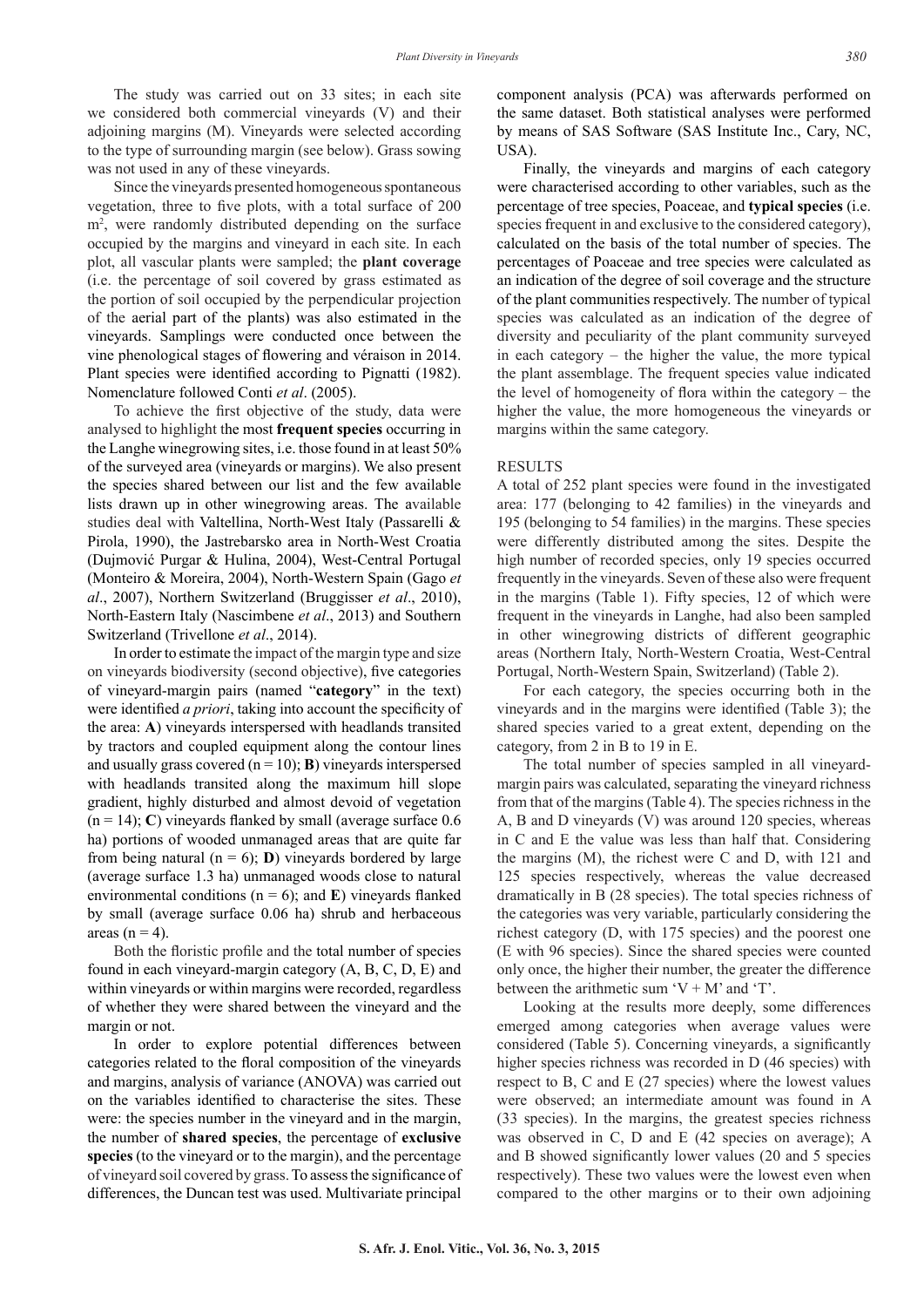### TABLE 1

Frequency of species in Langhe area. Only data over 50% are reported for vineyards and margins.

| <b>Plant species</b>                                        | Family          | $%$ of<br>vineyards | % of margins             |
|-------------------------------------------------------------|-----------------|---------------------|--------------------------|
| Convolvolus arvensis L.                                     | Convolvulaceae  | 97                  | 94                       |
| Taraxacum officinale Weber s.l.                             | Asteraceae      | 91                  | 79                       |
| Verbena officinalis L.                                      | Verbenaceae     | 88                  |                          |
| Trifolium repens L.                                         | Fabaceae        | 82                  |                          |
| Medicago lupulina L.                                        | Fabaceae        | 79                  | 52                       |
| Trifolium pratense L.                                       | Fabaceae        | 79                  |                          |
| Veronica persica Poiret                                     | Scrofularieceae | 79                  |                          |
| <i>Erigeron annuus</i> (L.) Pers.                           | Asteraceae      | 76                  | 61                       |
| Lolium perenne L.                                           | Poaceae         | 76                  | 58                       |
| Cirsium arvense (L.) Scop.                                  | Asteraceae      | 73                  | 55                       |
| Picris echioides L.                                         | Asteraceae      | 73                  | $\overline{\phantom{0}}$ |
| Lysimachia arvensis (L.) U. Manns & Anderb. subsp. arvensis | Primulaceae     | 70                  | 64                       |
| Plantago lanceolata L.                                      | Plantaginaceae  | 70                  |                          |
| Rumex crispus L.                                            | Polygonaceae    | 67                  |                          |
| Sonchus asper (L.) Hill                                     | Asteraceae      | 64                  |                          |
| Hordeum leporinum Link                                      | Poaceae         | 58                  |                          |
| Bromus hordaceus L.                                         | Poaceae         | 55                  |                          |
| Conyza sp.                                                  | Asteraceae      | 52                  |                          |
| Plantago major L.                                           | Plantaginaceae  | 52                  |                          |

vineyards. A significantly lower number of shared species was recorded in B (4 species) when compared with A, D and E (16 species on average). In C, an intermediate situation was observed (10 species). As far as exclusive species are concerned, the E vineyards showed a significantly lower percentage (31%, on average), while the B vineyards showed a significantly higher percentage (86%, on average), consistently with the few species sampled within the margin and the poor grass coverage of the margin itself.

On the basis of these variables, the principal component analysis (PCA) distributed the 33 sites on the plane defined by the two first principal components (Prin 1 and Prin 2), which together explained 76% of the total variance (Table 6); the identifiable groups were quite similar to the preset ones (Fig. 1). PCA well separated the B category from the others and, in particular, from D and E, which had richer margins and a greater number of shared species (Table 5). The sites in the A and B categories, which were more dispersed on the plane, especially along Prin2, were less homogeneous than the other three, especially regarding vineyards species richness and grass coverage of the soil (variables associated with Prin 2) (Table 6). Conversely, the limited dispersion of the C and D sites along Prin2 highlighted their great homogeneity in relation to the V species' richness and degree of coverage; the latter variable achieved the maximum value in the C vineyards (Table 5), despite their limited species richness. The E sites, on the other hand, were the most homogeneous regarding the margin species richness. As emerged from the PCA, the V species richness and the degree of grass coverage were inversely proportional with each other.

The extraction of variables from the complete floristic

list of each category revealed other differences (Table 7). In A, D and E, a similar percentage of shared species (42%) was observed, but, in the D and E margins, the percentage of exclusive species was higher (31 and 47% respectively), even though their species richness was very different (125 *vs* 86, Table 4). In the A and B margins, which were limited to the headlands, the percentage of exclusive species was very low; in the first case, many species were in common with the vineyard, and in the second the margins were very poor. According to the percentage of frequent species in the A and B categories, both margins and vineyards were very heterogeneous; in contrast, the E category was the most homogeneous. The composition of flora in both the A and B margins and vineyards was not particularly typical; in contrast, those of the E margin and D vineyards were the most distinct.

The C and D margins showed the highest percentage of tree species and the lowest of Poaceae, which, in turn, were more diffused in the A, B and E margins and vineyards. Some tree species were also recorded in the A and E margins, but none in the B margins. The D vineyard hosted very few Poaceae, while the number recorded in the C vineyard was similar to that found in the A and E vineyards (Table 7).

## DISCUSSION

A total of 252 infrageneric *taxa* were identified in the Langhe vineyards and their adjoining margins. This is quite similar to the data reported in studies analysing the vineyard habitats as a whole in Switzerland (259 *vs* 252) and in Eastern Italy (211 *vs* 252). The plant richness recorded only in the vineyards (177 species, 33 sites) was comparable with that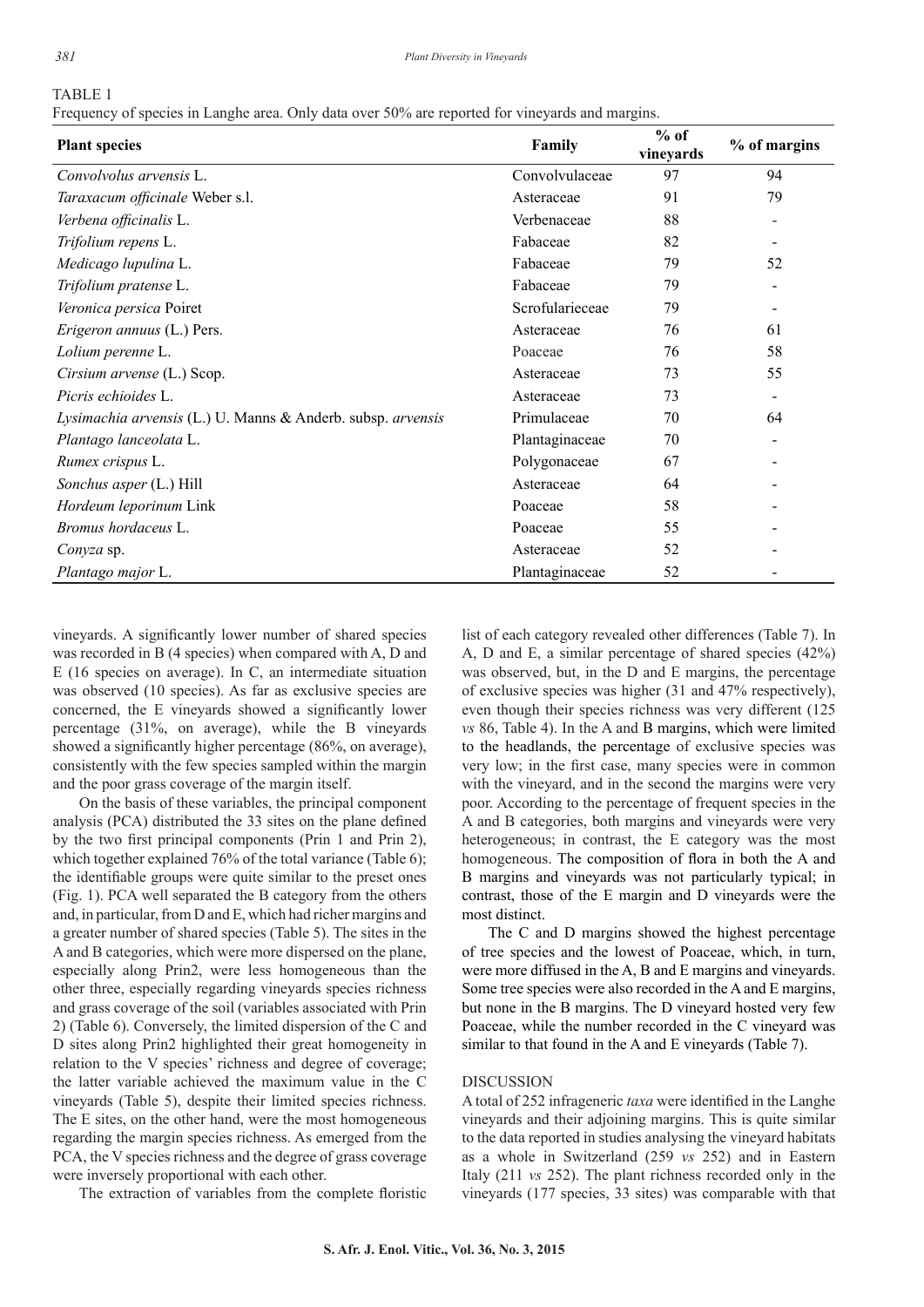# TABLE 2

Plant species shared between Langhe and other winegrowing European areas: a) North-Western Italy (Passarelli & Pirola, 1990), b) North-Western Croatia (Dujmović Purgar & Hulina, 2004), c) West-Central Portugal (Monteiro & Moreira, 2004), d) North-Western Spain (Gago *et al*., 2007), e) Northern Switzerland (Bruggisser *et al*., 2010), f) North-Eastern Italy (Nascimbene *et al*., 2013), g) Southern Switzerland (Trivellone *et al*., 2014).

| <b>Species</b>                       | $\mathbf a$ | $\mathbf b$ | $\mathbf c$ | d           | e           | $\mathbf f$ | g           |
|--------------------------------------|-------------|-------------|-------------|-------------|-------------|-------------|-------------|
| Achillea millefolium L. s.s.         | $\mathbf X$ | $\mathbf X$ |             |             | $\mathbf X$ | $\mathbf X$ | $\mathbf X$ |
| Aegopodium podagraria L.             |             | $\mathbf X$ |             |             | $\mathbf X$ | $\mathbf X$ | $\mathbf X$ |
| Amaranthus retroflexus L.            | $\mathbf X$ | $\mathbf X$ |             | $\mathbf X$ |             |             | $\mathbf X$ |
| Artemisia vulgaris L.                | $\mathbf X$ | $\mathbf X$ |             |             | $\mathbf X$ | $\mathbf X$ |             |
| Calystegia sepium (L.) R. Br.        | $\mathbf X$ | $\mathbf X$ |             | $\mathbf X$ | $\mathbf X$ |             | $\mathbf X$ |
| Capsella bursa-pastoris (L.) Medicus | $\mathbf X$ | $\mathbf X$ |             |             | $\mathbf X$ | $\mathbf X$ | $\mathbf X$ |
| Chenopodium album L.                 | $\mathbf X$ | $\mathbf X$ |             | $\mathbf X$ |             | $\mathbf X$ | $\mathbf X$ |
| Cirsium arvense (L.) Scop.           |             | $\mathbf X$ | $\mathbf X$ |             | $\mathbf X$ | $\mathbf X$ | $\mathbf X$ |
| Convolvolus arvensis L.              | $\mathbf X$ | $\mathbf X$ | $\mathbf X$ | $\mathbf X$ | $\mathbf X$ | $\mathbf X$ | $\mathbf X$ |
| Conyza sp.                           | $\mathbf X$ | $\mathbf X$ |             | $\mathbf X$ |             |             | $\mathbf X$ |
| Crepis biennis L.                    |             | $\mathbf X$ |             |             | $\mathbf X$ | $\mathbf X$ | X           |
| Cynodon dactylon (L.) Pers.          | $\mathbf X$ | $\mathbf X$ | $\mathbf X$ | $\mathbf X$ |             | $\mathbf X$ | $\mathbf X$ |
| Dactylis glomerata L.                | $\mathbf X$ | $\mathbf X$ |             | $\mathbf X$ |             | $\mathbf X$ | $\mathbf X$ |
| Daucus carota L.                     | $\mathbf X$ | $\mathbf X$ | $\mathbf X$ |             | $\mathbf X$ | $\mathbf X$ | $\mathbf X$ |
| Digitaria sanguinalis (L.) Scop.     | $\mathbf X$ |             | X           | $\mathbf X$ |             |             | $\mathbf X$ |
| Erigeron annuus (L.) Pers.           | $\mathbf X$ | $\mathbf X$ |             |             | $\mathbf X$ | $\mathbf X$ | $\mathbf X$ |
| Euphorbia cyparissias L.             | $\mathbf X$ |             |             |             | $\mathbf X$ | $\mathbf X$ | X           |
| Euphorbia helioscopia L.             |             | $\mathbf X$ |             |             | $\mathbf X$ | X           | X           |
| Galium aparine L.                    |             | $\mathbf X$ | $\mathbf X$ | $\mathbf X$ | $\mathbf X$ |             | $\mathbf X$ |
| Galium mollugo L.                    | $\mathbf X$ | $\mathbf X$ |             |             |             | $\mathbf X$ | $\mathbf X$ |
| Geranium dissectum L.                |             | $\mathbf X$ | $\mathbf X$ | $\mathbf X$ | $\mathbf X$ | $\mathbf X$ | $\mathbf X$ |
| Geranium molle L.                    |             | $\mathbf X$ |             | $\mathbf X$ | $\mathbf X$ | $\mathbf X$ | $\mathbf X$ |
| Hedera helix L.                      | $\mathbf X$ |             |             |             | $\mathbf X$ | $\mathbf X$ | $\mathbf X$ |
| Lotus corniculatus L. s.s.           | $\mathbf X$ | $\mathbf X$ |             |             |             | $\mathbf X$ | X           |
| Lysimachia arvensis L.               |             | $\mathbf X$ | $\mathbf X$ | $\mathbf X$ |             |             | $\mathbf X$ |
| Medicago lupulina L.                 | $\mathbf X$ | $\mathbf X$ |             | $\mathbf X$ | $\mathbf X$ | $\mathbf X$ | $\mathbf X$ |
| Medicago sativa L.                   | $\mathbf X$ | $\mathbf X$ |             |             | $\mathbf X$ | $\mathbf X$ | $\mathbf X$ |
| Plantago lanceolata L.               | $\mathbf X$ | $\mathbf X$ |             | $\mathbf X$ | $\mathbf X$ | $\mathbf X$ | $\mathbf X$ |
| Plantago major L.                    | $\mathbf X$ | $\mathbf X$ |             | $\mathbf X$ | $\mathbf X$ | $\mathbf X$ | X           |
| Poa annua L.                         | $\mathbf X$ |             | $\mathbf X$ | X           | $\mathbf X$ | X           | X           |
| Poa trivialis L.                     | $\mathbf X$ | $\mathbf X$ |             |             | $\mathbf X$ | X           | $\mathbf X$ |
| Polygonum aviculare L.               | $\mathbf X$ | $\mathbf X$ |             | $\mathbf X$ |             | $\mathbf X$ | $\mathbf X$ |
| Portulaca oleracea L.                | $\mathbf X$ | $\mathbf X$ |             | X           |             |             | X           |
| Potentilla reptans L.                |             | X           |             |             | X           | X           | X           |
| Ranunculus acris L.                  | X           |             |             | $\mathbf X$ |             | X           | X           |
| Ranunculus repens L.                 |             | $\mathbf X$ |             |             | $\mathbf X$ | $\mathbf X$ | $\mathbf X$ |
| Rubus sp.                            | $\mathbf X$ | $\mathbf X$ |             | $\mathbf X$ |             |             | $\mathbf X$ |
| Rumex acetosa L.                     | $\mathbf X$ |             |             | $\mathbf X$ | $\mathbf X$ | $\mathbf X$ | $\mathbf X$ |
| Rumex obtusifolius L.                | $\mathbf X$ | $\mathbf X$ |             |             |             | $\mathbf X$ | $\mathbf X$ |
| Sanguisorba minor Scop.              | $\mathbf X$ |             |             |             | $\mathbf X$ | $\mathbf X$ | $\mathbf X$ |
| Senecio vulgaris L.                  | $\mathbf X$ | $\mathbf X$ | $\mathbf X$ | $\mathbf X$ | $\mathbf X$ | $\mathbf X$ | X           |
| Silene vulgaris (Moench) Garcke s.l. | $\mathbf X$ |             |             | $\mathbf X$ |             | $\mathbf X$ | $\mathbf X$ |
| Solanum nigrum L.                    | $\mathbf X$ | $\mathbf X$ |             | $\mathbf X$ | $\mathbf X$ | $\mathbf X$ | $\mathbf X$ |
| Sonchus oleraceus L.                 | $\mathbf X$ | $\mathbf X$ | $\mathbf X$ | $\mathbf X$ | $\mathbf X$ | $\mathbf X$ | $\mathbf X$ |
| Stellaria media (L.) Vill.           | $\mathbf X$ | $\mathbf X$ | $\mathbf X$ | $\mathbf X$ | $\mathbf X$ | $\mathbf X$ | $\mathbf X$ |
| Taraxacum officinale Weber           | $\mathbf X$ | $\mathbf X$ |             | X           | $\mathbf X$ | $\mathbf X$ | $\mathbf X$ |
| Trifolium pratense L.                | $\mathbf X$ | $\mathbf X$ |             |             | $\mathbf X$ |             | X           |
| Trifolium repens L.                  | $\mathbf X$ | $\mathbf X$ |             | $\mathbf X$ | $\mathbf X$ | $\mathbf X$ | X           |
| Urtica dioica L.                     |             | $\mathbf X$ |             |             | $\mathbf X$ | $\mathbf X$ | $\mathbf X$ |
| Veronica persica Poiret              | X           | X           |             | X           | $\mathbf X$ | $\mathbf X$ | X           |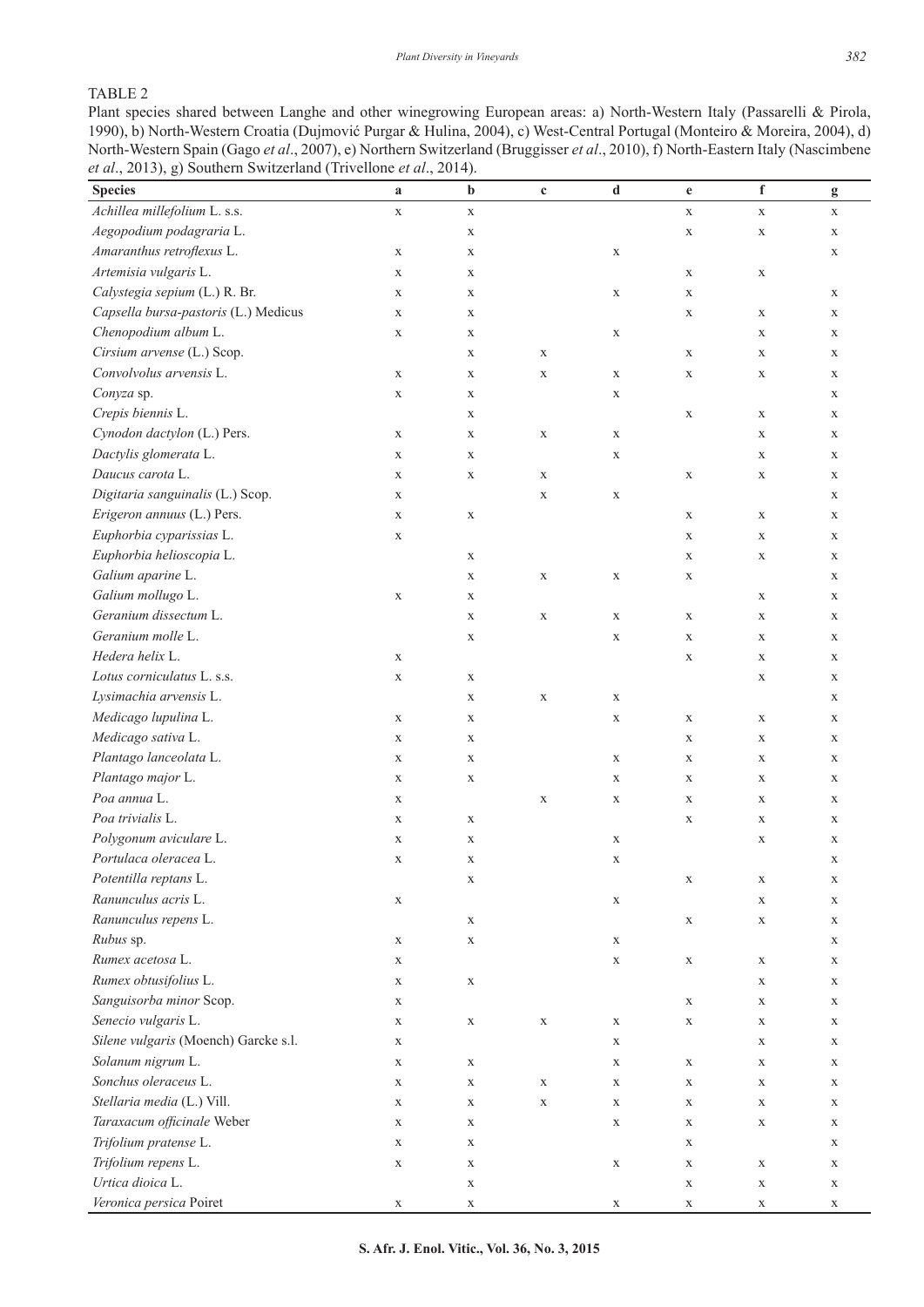

FIGURE 1

Distribution of the sites in the Cartesian coordinate system included in the first two principal components (Prin 1 *vs* Prin 2) obtained from a model with six variables (see also Table 6).

 $\Delta = A$ ;  $\blacktriangle = B$ ,  $\blacklozenge = C$ ;  $\blacklozenge = D$ ;  $\lozenge = E$  (the centroid of each group is identified by the largest symbol).

reported in other studies carried out in Italy (Nascimbene *et al*., 2013: 141 species, 25 vineyards). The plant richness seems lower than that recorded in Switzerland (Bellosi *et al*., 2013: 441; Trivellone *et al*., 2014: 259 in 48 sites), but these studies adopted a slightly different methodology and the studied vineyards were terraced, and this human-shaped infrastructure may have contributed to the conservation of a greater number of species.

As far as vineyard flora are concerned, a certain similarity, probably due to climatic affinities, was found between the Langhe area and some sites in the Alps and Pre-Alps: 96 of the found *taxa* (equal to 38% of our flora list) are in common with Valtellina (North-West Italy) (Passarelli  $& Pirola, 1990$ , and 103 (equal to 40% of our list) with Southern Switzerland (Trivellone *et al*., 2014).

In the Langhe area, Asteraceae (16%) and Poaceae (12%) were the most predominant families (Table 1), as also reported in other areas (Bellosi *et al*., 2013; Dujtmović Purgar & Hulina, 2004). *Convolvulus arvensis* and *Taraxacum officinale* were the most frequent species, both in the vineyards and in the margins. *Veronica persica*, *Trifolium repens* and *Trifolium pratense* were sampled in around 80% of the vineyards, but not in the margins: these are species often recorded in vineyards, irrespective of the soil management techniques used (mowing, contact herbicides, systemic herbicides) (Dujmović Purgar & Hulina, 2004; Gago *et al*., 2007). Some alien species are present in the checklist for the Langhe area, among them *Conyza* spp., sampled in over 52% of the vineyards, and the most frequent in the area.

Eighteen of the 19 most widespread species (Table 1) were also present in the list of species shared between vineyards and their margins (Table 3). D and E were found to share the highest number of species; among them several were typical of these types of margins. For example, *Rubus* spp., *Hedera helix* and *Hypercum perforatum,* present only in the D sites, are typical of woodland habitats, and others, such as *Cynodon dactylon*, *Setaria ambigua* and *Bromus hordeaceus*, present in high percentages only in the E sites, are typical of agro- or natural prairies. These observations may indicate an important role of structured margins in increasing plant species richness in the vineyard and ensuring more stable ecological conditions. Only seven species occurred in all types of margins (Table 1), showing that the margin flora are far more heterogeneous than the vineyard ones. This is what makes these flora interesting to identify, also in view of evaluating their possible contribution not only to the biodiversity of the entire agrosystem, but also to that of vineyards.

In the A, B and D vineyards, a similar total number of species was counted (Table 4), but the average number was definitely higher in D (Table 5); the margins of the same categories showed greater heterogeneity, both as total (Table 4) or average (Table 5) number of species, indicating a prominent role in promoting biodiversity. The A and B margins were both constituted by headlands: the A margins were generally grass covered, whereas the B margins were almost completely bare because of more disturbance by the manoeuvring of crawler tractors, which typically are used in slope vineyards. The most stressful situation, which emerged in B, promotes soil erosion and discourages the establishment and development of plant species. The grass coverage of the A margins, however, was not sufficient to allow a floristic richness, even comparable to the one found in D (76 *vs* 125 species). As was to be expected, the B margins were absolutely the poorest (28 species). In the D category, the abundance of species (175), together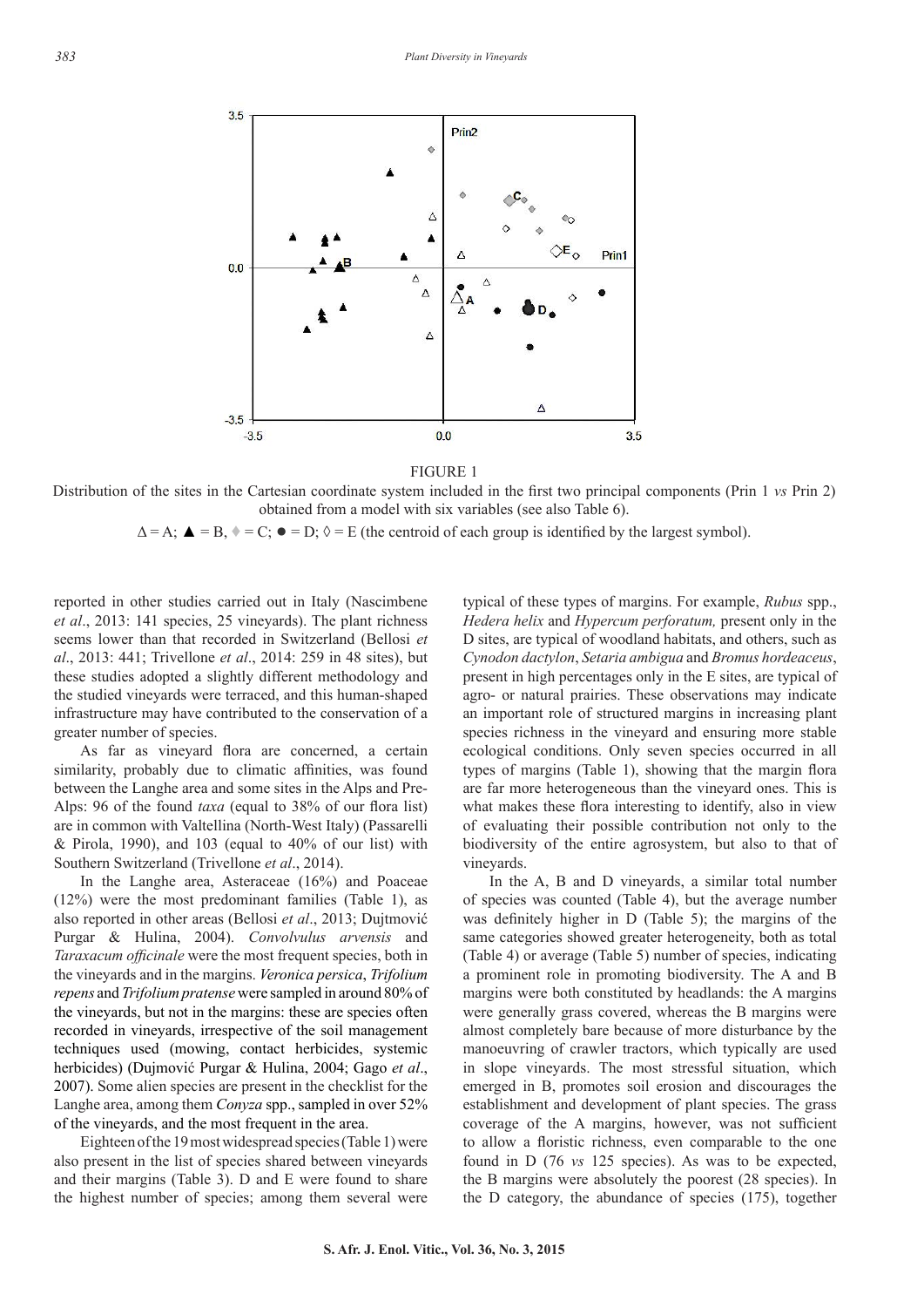with the total and average values of the margins (125 and 43 respectively) and vineyards (120 and 46 respectively) (Tables 4 and 5), revealed a high floristic complexity of sites surrounded by wide wooded areas. The percentage (26%) of frequent species (detected in at least 50% of the situations), and the percentage of species typical of these margins (25%) (Table 7), also revealed their heterogeneity and the complexity of this environmental context.

TABLE 3

Species shared between vineyards and margins in each category and percentage of sampling frequency. Only data over 50% are reported.

| <b>Plant species</b>                                        | At  | $\bf{B}$ | $\mathbf C$   | $\mathbf{D}$ | ${\bf E}$ |
|-------------------------------------------------------------|-----|----------|---------------|--------------|-----------|
|                                                             |     |          | $\frac{0}{0}$ |              |           |
| Bromus hordeaceus L.                                        |     |          |               |              | 100       |
| Cirsium arvense (L.) Scop.                                  | 50  |          |               | 100          | 100       |
| Convolvolus arvensis L.                                     | 100 | 79       | 67            | 83           | 75        |
| Conyza sp.                                                  |     |          |               | 83           |           |
| Crepis vesicaria L. subsp. taraxacifolia (Thuill.) Thell.   |     |          |               | 83           |           |
| Cynodon dactylon (L.) Pers.                                 |     |          |               |              | 75        |
| Erigeron annuus (L.) Pers.                                  | 50  |          | 83            | 67           | 75        |
| Hedera helix L.                                             |     |          |               | 67           |           |
| Hordeum leporinum Link                                      |     |          |               |              | 75        |
| Hypericum perforatum L.                                     |     |          |               | 67           |           |
| Lolium perenne L.                                           | 70  |          | 50            |              | 75        |
| Lysimachia arvensis (L.) U. Manns & Anderb. subsp. arvensis | 80  |          | 67            | 50           | 75        |
| Medicago lupulina L.                                        | 60  |          |               | 50           | 75        |
| Mentha sp.                                                  |     |          |               |              | 75        |
| Oxalis fontana Bunge                                        |     |          |               |              | 75        |
| Picris echioides L.                                         |     |          |               | 50           | 75        |
| Plantago lanceolata L.                                      | 50  |          |               |              |           |
| Rubus sp.                                                   |     |          |               | 50           |           |
| Rumex crispus L.                                            |     |          | 50            |              | 50        |
| Setaria ambigua Guss.                                       |     |          |               |              | 50        |
| Setaria viridis (L.) Beauv.                                 |     |          |               | 50           |           |
| Sinapis arvensis L. var. arvensis                           |     |          | 50            |              |           |
| Sonchus asper (L.) Hill                                     |     |          | 50            |              | 50        |
| Taraxacum officinale Weber                                  | 70  | 64       | 67            | 50           | 50        |
| Trifolium pratense L.                                       | 50  |          | 50            |              |           |
| Trifolium repens L.                                         |     |          |               |              | 50        |
| Verbena officinalis L.                                      |     |          | 50            | 50           | 50        |
| Veronica persica Poiret                                     | 70  |          |               |              | 50        |

**†** A) vineyards interspersed with headlands, transited by tractors and coupled equipment along the contour lines, and usually grass covered, B) vineyards interspersed with headlands transited along the maximum hill slope gradient, highly disturbed and almost devoid of vegetation, C) vineyards flanked by small portions of wooded unmanaged areas, D) vineyards bordered by unmanaged woods, E) vineyards flanked by small shrub and herbaceous areas.

## TABLE 4

Total number of species recorded for each category (T) and plant species richness within vineyards (V) or within margins (M), regardless of whether they were shared.

| Category† | <b>Number of sites</b> |     |     |     |
|-----------|------------------------|-----|-----|-----|
| A         | 10                     | 123 |     | 138 |
| B         | 14                     | 121 | 28  | 122 |
|           |                        | 60  | 121 | 143 |
| D         |                        | 120 | 125 | 175 |
|           |                        |     | 86  | 96  |

**†** A) vineyards interspersed with headlands, transited by tractors and coupled equipment along the contour lines, and usually grass covered, B) vineyards interspersed with headlands transited along the maximum hill slope gradient, highly disturbed and almost devoid of vegetation, C) vineyards flanked by small portions of wooded unmanaged areas that were quite far from being natural, D) vineyards bordered by unmanaged woods close to natural environmental conditions, E) vineyards flanked by small shrub and herbaceous areas.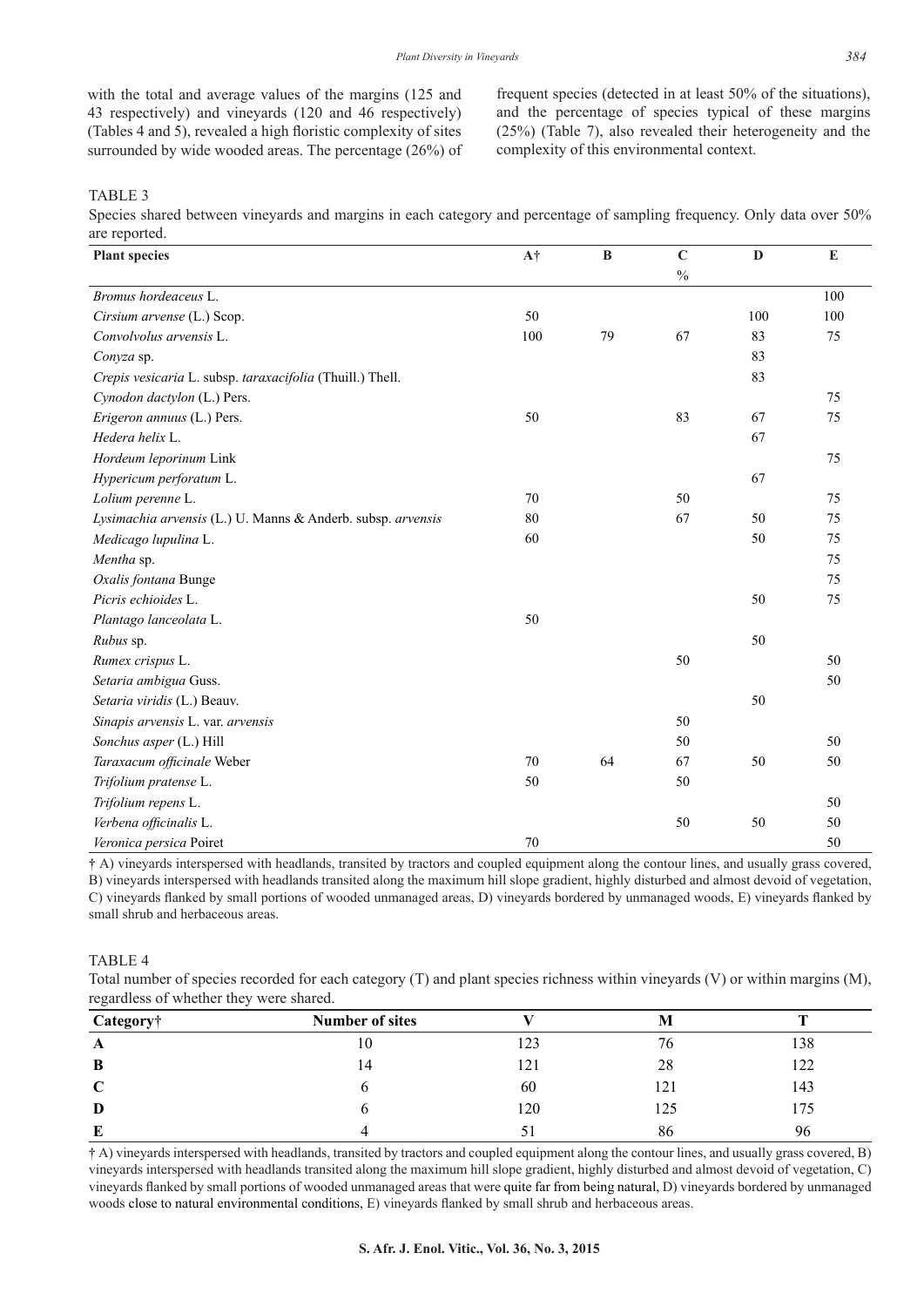When the total plant richness of C and D (both examined in six sites), as well as vineyard richness (143 *vs* 175 and 60 *vs* 120 respectively, Table 4) were considered, large differences between categories emerged (Fig. 1), whereas a similar number of species was detected in the margins when the average value (42, Table 5) or the total species number (123, Table 4 and Fig. 1) was taken into account. Conversely, the number of species exclusive to the margins was higher in C (Table 5) (76% of total species) than in D (60%). The D margins showed a high number of species shared with their adjacent vineyards (Table 5). These, in turn, had a greater species richness when compared not only with the C vineyards, but also with all the others (Table 5). Since the C and D margins differed in the size of the wooded area, but not in the percentage of trees (19% of total species sampled) or Poaceae species (13% of the total) (Table 7), the differences observed between them suggested a possible influence of the margin size, in addition to the margin type,

## TABLE 5

Average plant species richness in each site category. Site category, plant species richness in the vineyard and in the margin, number of shared species between vineyards and their adjoining margin, percentage of exclusive species to the vineyards (V) or to the margin (M), percentage of vineyard soil covered by grass.

| Category†    | V species<br>richness (n.) | <b>M</b> species<br>richness (n.) | Shared species V exclusive<br>(n.) | species $(\% )$   | <b>M</b> exclusive<br>species $(\% )$ | V grass<br>coverage $(\% )$ |
|--------------|----------------------------|-----------------------------------|------------------------------------|-------------------|---------------------------------------|-----------------------------|
| $\mathbf{A}$ | $32.7$ ab $\ddagger$       | 19.6 <sub>b</sub>                 | 13.4a                              | 57.2 b            | 31.7 bc                               | $72.5$ ab                   |
| B            | 30.5 <sub>b</sub>          | 4.6 c                             | 3.9 <sub>b</sub>                   | 85.7 a            | 7.8c                                  | $69.6$ ab                   |
| $\mathbf C$  | 24.7 <sub>b</sub>          | 41.7a                             | $10.5$ ab                          | 60.3 <sub>b</sub> | 76.3a                                 | 89.2 a                      |
| D            | 46.0a                      | 43.0a                             | 17.7 a                             | 60.3 <sub>b</sub> | 59.6 ab                               | 62.5 <sub>b</sub>           |
| E            | 25.3 <sub>b</sub>          | 41.5 $a$                          | 17.3a                              | 31.2c             | 57.5 ab                               | $71.3$ ab                   |

**†** A) vineyards interspersed with headlands, transited by tractors and coupled equipment along the contour lines, and usually grass covered, B) vineyards interspersed with headlands transited along the maximum hill slope gradient, highly disturbed and almost devoid of vegetation, C) vineyards flanked by small portions of wooded unmanaged areas that were quite far from being natural, D) vineyards bordered by unmanaged woods close to natural environmental conditions, E) vineyards flanked by small shrub and herbaceous areas.  $\ddagger$  Means followed by different letters significantly differ for P < 0.05 at the Duncan test.

## TABLE 6

Principal component analysis: contribution of the three principal components (Prin 1, Prin 2, Prin 3) to total variance, related eigenvalues; eigenvectors of the six variables on the first three principal components (the values of the most important variables explaining the variability along the relative principal component are shown in bold).

|                             | Prin 1   | Prin 2   | Prin 3   |
|-----------------------------|----------|----------|----------|
| Partial variance $(\% )$    | 0.51     | 0.25     | 0.14     |
| Eigenvalues                 | 3.03     | 1.49     | 0.83     |
| <b>Eigenvectors:</b>        |          |          |          |
| V species richness $(n.)$   | 0.054    | $-0.604$ | 0.722    |
| $M$ species richness $(n.)$ | 0.551    | 0.063    | 0.068    |
| Shared species (n.)         | 0.501    | $-0.329$ | $-0.006$ |
| V exclusive species $(\% )$ | $-0.516$ | 0.058    | 0.292    |
| M exclusive species $(\% )$ | 0.416    | 0.399    | 0.117    |
| V grass coverage $(\% )$    | 0.045    | 0.560    | 0.612    |

#### TABLE 7

Variables extracted from the complete floristic list of each category: data are expressed as percentage of total number of species found in all vineyards and margins of each category (see Table 4).

| Category | Tree species | Poaceae |    |    |    |    | <b>Exclusive species</b> Shared species Frequent species † |    | Typical species †† |    |
|----------|--------------|---------|----|----|----|----|------------------------------------------------------------|----|--------------------|----|
|          | M            | М       | V  | M  |    |    |                                                            |    |                    |    |
| A        |              | 20      | 20 | 11 | 45 | 44 |                                                            | 16 |                    |    |
| B        |              | 29      | 17 |    |    | 22 |                                                            | 19 | $\theta$           |    |
| C        | 19           | 12      | 20 | 57 | 15 | 26 | 31                                                         | 36 | 19                 |    |
| D        | 18           | 13      | 13 | 31 | 29 | 40 | 26                                                         | 33 | 25                 | 35 |
| E        |              | 20      | 22 | 47 | 10 | 42 | 81                                                         | 54 | 45                 |    |

**†** Species found in at least 50% of the V or M of the category; **††** Frequent species exclusive of the considered category.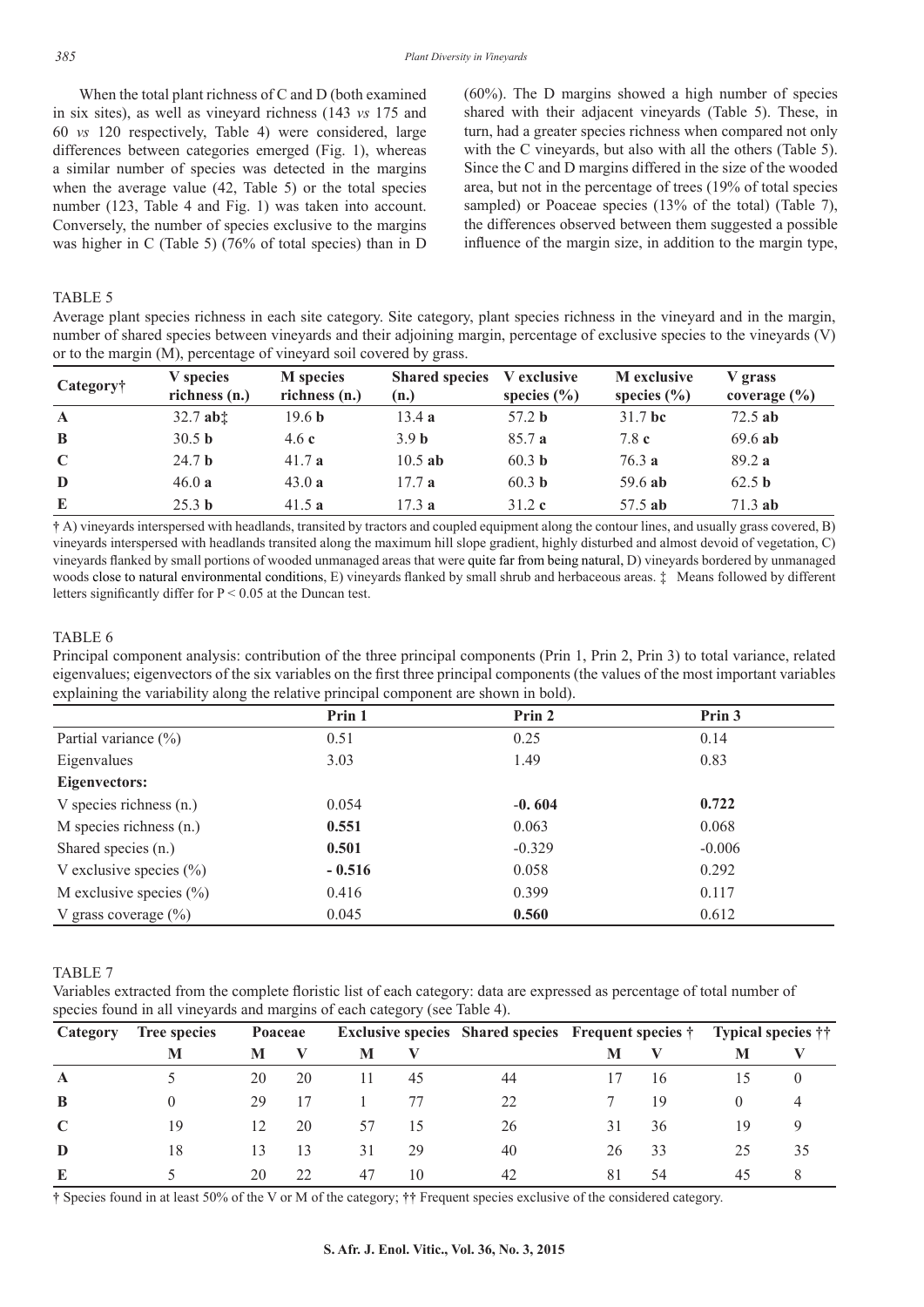on the floristic richness of the vineyard. In addition to giving this ecosystem more structure, the bigger size of the margins could have had a marked influence on the microclimate of the adjacent vineyards. It is known, in fact, that the presence of a wood can induce a greater "freshness", even in the neighbouring environment, by reducing temperatures and system evapotranspiration; this cooler environment would be suitable to the development/spreading of a richer floristic community. The high percentage of species typical of the D vineyards (35%) may confirm this hypothesis; in fact, it was higher than all other vineyard categories, while it was less than 10% on average (Table 7). Some of these species were found only in the vineyards, others also in the margins; among the latter, some were more frequent in the margins (*Hedera helix*, *Hypericum perforatum*, *Rubus* sp.), some in the vineyards (*Blackstonia perfoliata*, *Bromus sterilis*, *Leucanthemum vulgare* and *Setaria viridis*), and others were found with the same frequency in both (*Lactuca serriola* and *Quercus* spp.). It can be assumed that, under these conditions, some species can easily colonise surrounding habitats (from margin towards vineyards and *vice versa*). We therefore can assume that the first three species mentioned above, typical of forest environments, found a favourable environment even in the vineyards, so they "migrated" from the margin towards the vineyards, and those normally present in meadows followed the opposite path.

Despite a similar species richness in the C, D and E margins (Table 5), the profile of the flora varied to a great extent; in the E margins, in fact, Poaceae and tree species represented 20% and 5% of the total number of species respectively; conversely, in C and D, tree species represented about 19% and Poaceae about 12%. The lowest degree of coverage (62%) and the lowest presence of Poaceae (13%) were observed in D vineyards. In contrast, the C vineyards, despite the high coverage (89%, Table 5 and Fig. 1), were particularly poor in species, probably due to the high presence of Poaceae (20% of the total species, Table 7). Since the Poaceae species have a high capacity for coverage, it could be assumed that, when dominant, they prevent the growth and spread of other species, thus reducing the variability of the floral composition. Nevertheless, where their diffusion is avoided, numerous other species may grow, although the degree of coverage is reduced.

The predominance of Poaceae and the minor influence of the reduced-size margin would lead to an impoverishment of vineyard biodiversity. A similar situation was observed in the E vineyards, where a high number of species shared with the margins was counted (10.5 and 17.3 for C and E respectively, Table 5), despite a limited species richness in the latter (121 and 86 for C and E respectively, Table 4). This shows an important equilibrium between the vineyards and margins, in addition to a high homogeneity in flora among the vineyards themselves (the frequent species were 54% in E and 36% in C) (Table 7).

Even in the herbaceous margin of E, as well as in the vineyard, a high percentage of Poaceae occurred (20 and 22% respectively), confirming the hypothesis that their abundance (Table 7) hinders the floristic diversity of the system (Table 4). According to other studies (Gago *et al*., 2007; Bruggisser *et al*., 2010; Nascimbene *et al*., 2012;

2013), the low number of species in vineyards may also depend on the herbaceous cover management techniques: an excessive number of cuts, or very low cutting height, impede the flowering and spreading of some species and promote or prevent the vegetative spread of others. The E category was rather poor, both in general terms and as number of species in the vineyard (Table 4); a great homogeneity among the E vineyards was observed, since more than 50% of the identified species were frequent species (Table 7).

The typical situation in the study area is represented by vineyards exclusively surrounded by headlands, such as the A and B categories. The lowest value of total species richness was found here, and this also decreased drastically in the headlands, especially in the B category (Tables 4 and 5, Fig. 1). However, the flora of these vineyards – with only 18% of frequent species – was very uneven, as also shown in the dispersion of the sites in the PCA plot (Fig. 1).

Since only non-seeded vineyards were considered, the differences within vineyards, both in composition and in species number, may depend on external influences, such as the type of vegetation surrounding the vineyard (i.e. margins) or soil and grass management, as shown in other studies (Gay *et al*., 1998; Gago *et al*., 2007; Brugisser *et al*., 2010; Nascimbene *et al*., 2012; 2013). In this area, in fact, grass may be permanently maintained or removed by autumn or spring tillage, and the intensity and number of shreddings in spring-summer can vary. Since high homogeneity was observed in some vineyard categories (D and E), despite similar grass management, it might be possible that more structured and larger margins also contribute to maintaining a certain level of homogeneity, not only between margins and vineyards, but also within the vineyards (Malcevschi *et al*., 1996).

#### **CONCLUSIONS**

This study has provided an in-depth description of the richness and composition of flora in the intensively cultivated agroecosystem in Italy's Langhe winegrowing area, emphasising wide similarities with other European viticultural areas. The findings confirm that plant species richness and flora composition may depend on grass coverage management, but also strongly suggest that more complex margins may improve the composition and stability of flora in the neighbouring vineyards. Apart from that, wider wooded margins, promoting fresher microclimatic conditions in the adjoining vineyards, proved to contribute more than any other margin to the preservation and enhancement of biodiversity in this agro-ecosystem.

Biodiversity needs to be protected, and possibly enriched, for its enormous ecological, agronomic and economic value. The increase in plant species richness, in fact, is not an end in itself, but might help to promote biodiversity even at different trophic levels. To enhance biodiversity and viticultural sustainability at the landscape and field level, several strategies could be applied, two of which emerged from our findings. The first concerns the application of proper cover crop management, and the second concerns the creation and maintenance of ecological infrastructure within and around vineyards, such as grass strips within vineyards (i.e. interrow spaces) and large wooded areas surrounding them.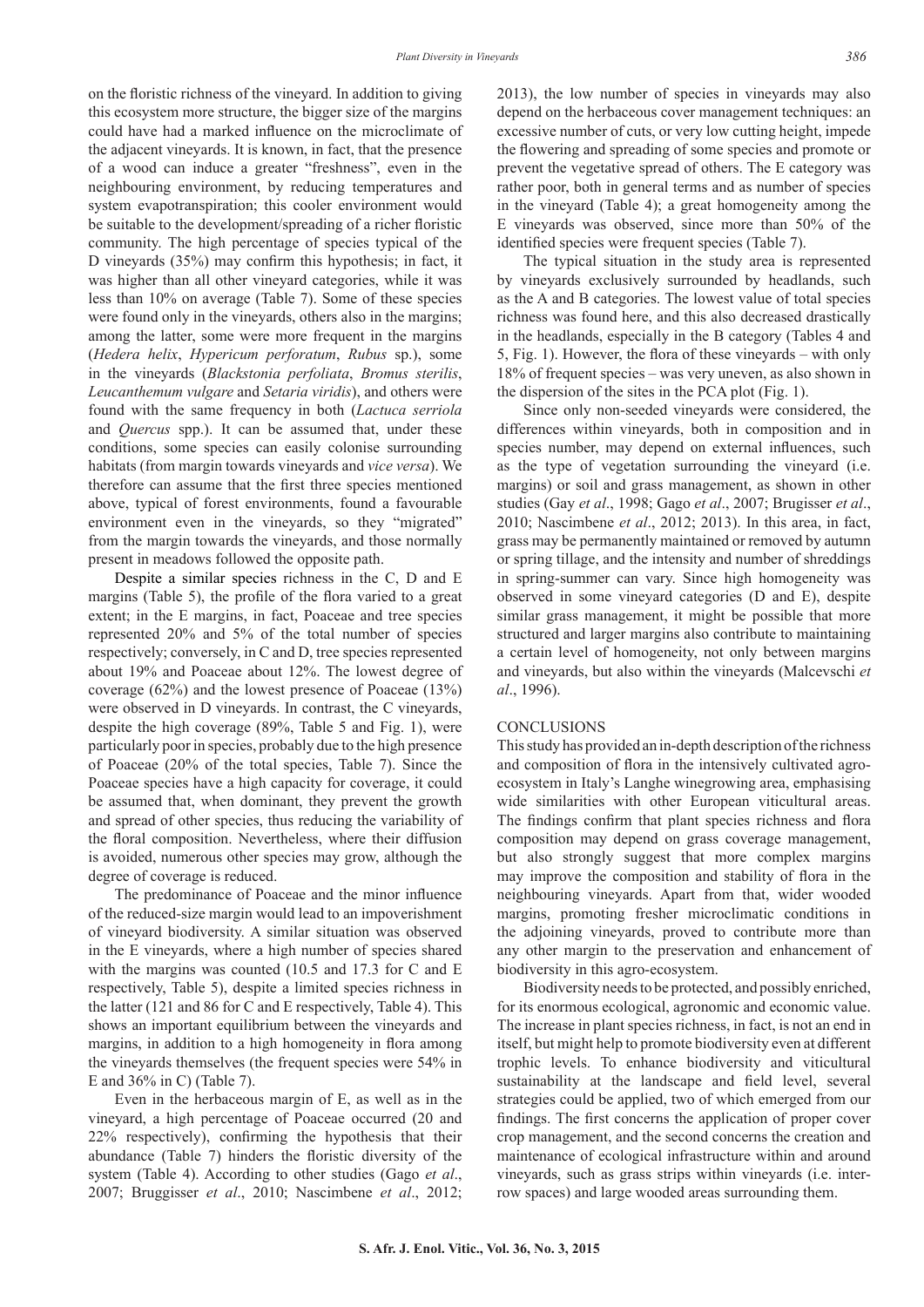# **LITERATURE CITED**

Altieri, M.A., 1999. The ecological role of biodiversity in agroecosystems. Agric. Ecosyst. Environ. 74, 19-31.

Aude, E., Tybirk, K. & Pedersen, M.B., 2003. Vegetation diversity of conventional and organic hedgerows in Denmark. Agric. Ecosyst. Environ. 99, 135-147.

Bäckman, J.P.C. & Tiainen, J., 2002. Habitat quality of field margins in a Finnish farmland area for bumblebees (Hymenoptera: Bombus and Psithyrus). Agric. Ecosyst. Environ. 89, 53-68.

Bellosi, B., Trivellone, V., Jermini, M., Moretti, M. & Schoenenberger, N., 2013. Composizione floristica dei vigneti del Cantone Ticino (Svizzera). Bollettino della Società ticinese di scienze naturali 101, 55-60.

Bengtsson, J., Ahnström, J. & Weibull, A.C., 2005. The effects of organic agriculture on biodiversity and abundance: A meta-analysis. J. Appl. Ecol. 42, 261-269.

Benton, T.G., Bryant, D.M., Cole, L. & Crick, H.Q.P., 2002. Linking agricultural practice to insect and bird populations: a historical study over three decades. J. Appl. Ecol. 39, 673-687.

Benton, T.G., Vickery, J.A. & Wilson, J.D., 2003. Farmland biodiversity: is habitat heterogeneity the key? Trends Ecol. Evol. 18, 182–188.

Bruggisser, O.T., Schmidt-Entling, M.H. & Bacher, S., 2010. Effects of vineyard management on biodiversity at three trophic levels. Biol. Conserv. 143, 1521-1528.

Burel, F., 1996. Hedgerows and their role in agricultural landscapes. Crit. Rev. Plant Sci. 15, 169-190.

Conti, F., Abbate, G. & Alessandrini, A., 2005. Annotated checklist of the Italian vascular flora. Palombi, Ancona.

Damgaard, C., Strandberg, B., Strandberg M., Aude, E., Borgen Sørensen, P., Nielsen K.E. & Bruus, M., 2014. Selection on plant traits in hedgerow ground vegetation: The effect of time since conversion from conventional to organic farming. Basic Appl. Ecol. 15, 250-259.

Debras, J.F., Senoussi, R., Rieux, R., Buisson, E. & Dutoit, T., 2008. Spatial distribution of an arthropod community in a pear orchard (Southern France) - Identification of a hedge effect. Agric. Ecosyst. Environ. 127, 166-176.

Dujmović Purgar, D. & Hulina, N., 2004. Vineyard weed flora in the Jastrebarsko area (NW Croatia). Acta Bot. Croat. 63, 113-123.

Flohre, A., Fischer, C., Aavik, T., Bengtsson, J., Berendse, F., Bommarco, R., Ceryngier P., Clement, L.W., Dennis, C., Eggers, S., Emmerson, M., Geiger, F., Guerrero, I., Hawro, V., Inchausti, P., Liira, J., Morales, M.B., Oñate, J.J., Pärt, T., Weisser, W.W., Winqvist, C., Thies, C. & Tscharntke, T., 2011. Agricultural intensification and bio-diversity partitioning in European landscapes comparing plants, carabids, and birds. Ecol. Appl. 21, 1772- 1781.

Gago, P., Cabaleiro, C. & García, J., 2007. Preliminary study of the effect of soil management systems on the adventitious flora of a vineyard in northwestern Spain. Crop Prot. 26, 584-591.

Gay, G., Bovio, M., Morando, A. & Lembo, S., 1998. Evoluzione nella flora infestante di un vigneto trattato per un decennio con erbicidi non residuali. Atti Giornate Fitopatologiche.

Greaves, M.P. & Marshall, E.J.P., 1987. Field margins: Definitions and statistics. In: Way, J.M. & Greig-Smith, P.J. (eds). Field margins. Monograph 35, British Crop Protection Council, Thornton Heath, Surrey, UK. pp. 3 – 10.

Hahn, M., Lenhardt, P.P & Brühl, C.A., 2014. Characterization of field margins in intensified agro-ecosystems – Why narrow margins should matter in terrestrial pesticide risk assessment and management. Integr. Enviro. Assess. Manage. 10, 456-462.

Hole, D.G., Perkins, A.J., Wilson, J.D., Alexander, I.H., Grice, P.V. & Evans, A.D., 2005. Does organic farming benefit biodiversity? Biol. Conserv. 122, 113-130.

Kleijn, D. & Snoeijing, G.I.J., 1997. Field boundary vegetation and the effects of agro-chemical drift: Botanical change caused by low levels of herbicide and fertilizer. J. Appl. Ecol. 34, 1413-1425.

Krauss, J., Bommarco, R., Guardiola, M., Heikkinen, R.K., Helm, A., Kuussaari, M., Lindborg, R., Öckinger, E., Pärtel, M., Pino, J., Pöyry, J., Raatikainen, K.M., Sang, A., Stefanescu, C., Teder, T., Zobel, M. & Steffan-Dewenter, I., 2010. Habitat fragmentation causes immediate and timedelayed biodiversity loss at different trophic levels. Ecol. Lett. 13, 597-605.

Longley, M., Çilgi, T., Jepson, P.C. & Sotherton, N.W., 1997. Measurements of pesticide spray drift deposition into field boundaries and hedgerows: 1. Summer applications. Environ. Toxicol. Chem. 16, 165-172.

Malcevschi, S., Bisogni, L.G. & Gariboldi, A., 1996. Reti ecologiche ed interventi di miglioramento ambientale. Il Verde Editoriale, Milano.

Marshall, E.J.P. & Moonen, A.C., 1998. A review of field margin conservation strips in Europe. A report for the UK Ministry of Agriculture, Fisheries and Food, IACR-Long Ashton Research Station.

Marshall, E.J.P. & Moonen, A.C., 2002. Field margins in northern Europe: Their functions and interactions with agriculture. Agric. Ecosyst. Environ. 89, 5-21.

Molina, G.A.R., Poggio, S.L. & Ghersa, C.M., 2014. Epigeal arthropod communities in intensively farmed landscapes: Effects of land use mosaics, neighbourhood heterogeneity, and field position. Agric. Ecosyst. Environ. 192, 135-143.

Monteiro, A. & Moreira, I., 2004. Reduced rates of residual and postemergence herbicides for weed control in vineyards. Weed Res. 44, 117- 128.

Nascimbene, J., Marini, L. & Paoletti, M.G., 2012. Organic farming benefits local plant diversity in vineyard farms located in intensive agricultural landscapes. Environ. Manage. 49, 1054-1060.

Nascimbene, J., Marini, L., Ivan, D. & Zottini M., 2013. Management intensity and topography determined plant diversity in vineyards. PLoS ONE 8(10), e76167.

Passarelli, D. & Pirola, A., 1990. La flora spontanea dell'area della vite in Valtellina. Il naturalista valtellinese. Atti Museo civico di storia naturale di Morbegno 1, 79-114.

Pignatti, S., 1982. Flora d'Italia (vol. 1-3). Edagricole, Bologna.

Poggio, S.L., Chaneton, E.J. & Ghersa, C.M., 2013. The arable plant diversity of intensively managed farmland: Effects of field position and crop type at local and landscape scales. Agric. Ecosyst. Environ. 166, 55-64.

Postma-Blaauw, M.B., De Goede, R.G.M., Bloem, J., Faber, J.H. & Brussaard, L., 2012. Agricultural intensification and de-intensification differentially affect taxonomic diversity of predatory mites, earthworms, enchytraeids, nematodes and bacteria. Appl Soil Ecol. 57, 39- 49.

Regione Piemonte, 2009. Available at: http://www.regione.piemonte.it/ agri/politiche\_agricole/viticoltura/dwd/statistica/5\_0809.pdf

Schmitz, J., Schäfer, K. & Brühl, C.A., 2013. Agrochemicals in field margins – Assessing the impacts of herbicides, insecticides, and fertilizer on the common buttercup (*Ranunculus acris*). Environ. Toxicol. Chem. 32, 1124-1131.

Schmitz, J., Hahn, M. & Brühl, C.A., 2014a. Agrochemicals in field margins – An experimental field study to assess the impacts of pesticides and fertilizers on a natural plant community. Agric. Ecosyst. Environ. 193, 60-69.